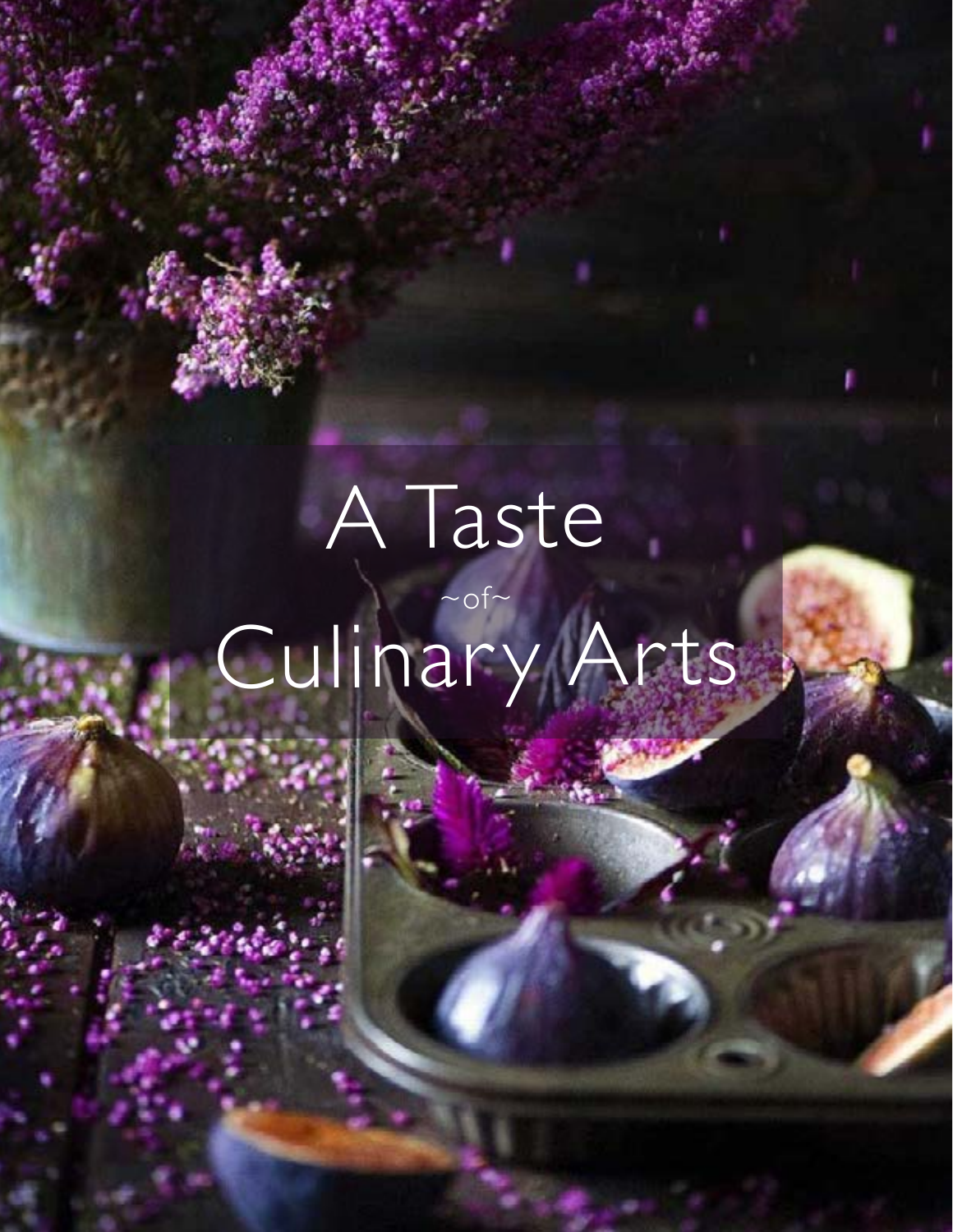| Appetizers    | $01 - 02$ |
|---------------|-----------|
| Breads/Doughs | 03-04     |
| Desserts      | 05-06     |
| Sauces        | 07-08     |
| Meats         | $09 - 10$ |
| Miscellaneous | $11 - 12$ |
| Salads        | $13 - 14$ |
| Dressings     | $15 - 16$ |
| Seafoods      | $17 - 18$ |
| Soups         | $19 - 20$ |
| Vegetables    | $21 - 22$ |
|               |           |



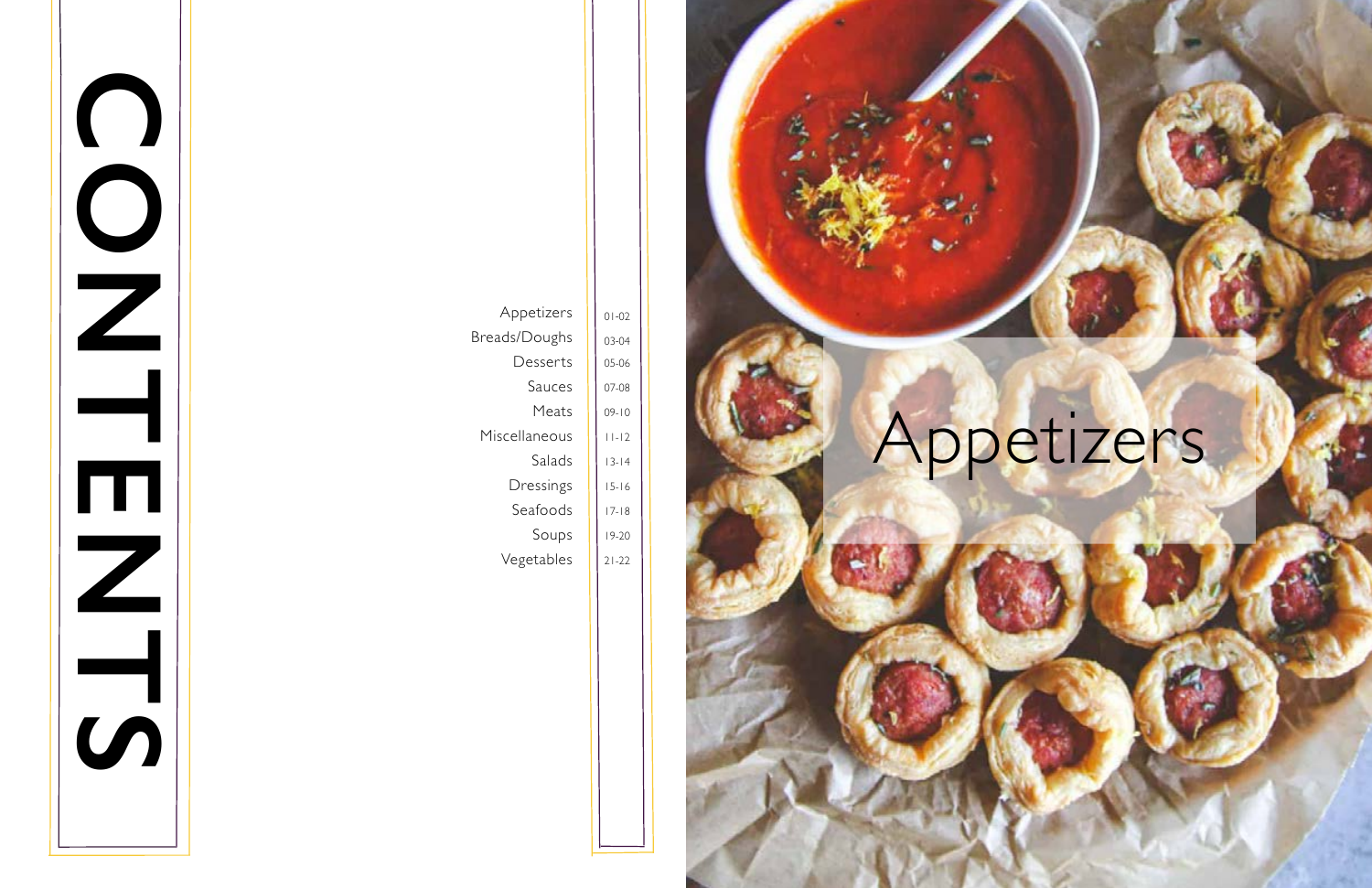2 c. Cream Cheese 2 ½ c. Cheddar Cheese 2 c. Bleu Cheese Dressing ½ c. Hot Sauce 3 stalk Celery, diced fine 3 ord. Chicken Fingers, fried or grilled, diced

# $\begin{pmatrix} 1 \\ 1 \end{pmatrix}$

## Buffalo Chicken Dip

Combine all ingredients except chicken in bowl of small mixer.. Mix using paddle until well mixed. Add chicken Bake to order 7-9 minutes



### Ingredients Directions

## Ingredients Directions

## Cheesy Artichoke Dip

- 1 c. Cheddar cheese, grated
- 1 c. Pepper jack cheese, shred
- 1 c. Parmesan cheese, grated
- 1 c. Mayonnaise
- 1 onion, small, chopped fine
- 2 cl. Garlic, minced
- 6 oz Artichoke hearts, chopped
- Bread or crackers for dipping





 $\bigcup$ 

Mix all ingredients together. Add to baking dish and bake until dip begins to bubble, about 10 minutes. Serve warm.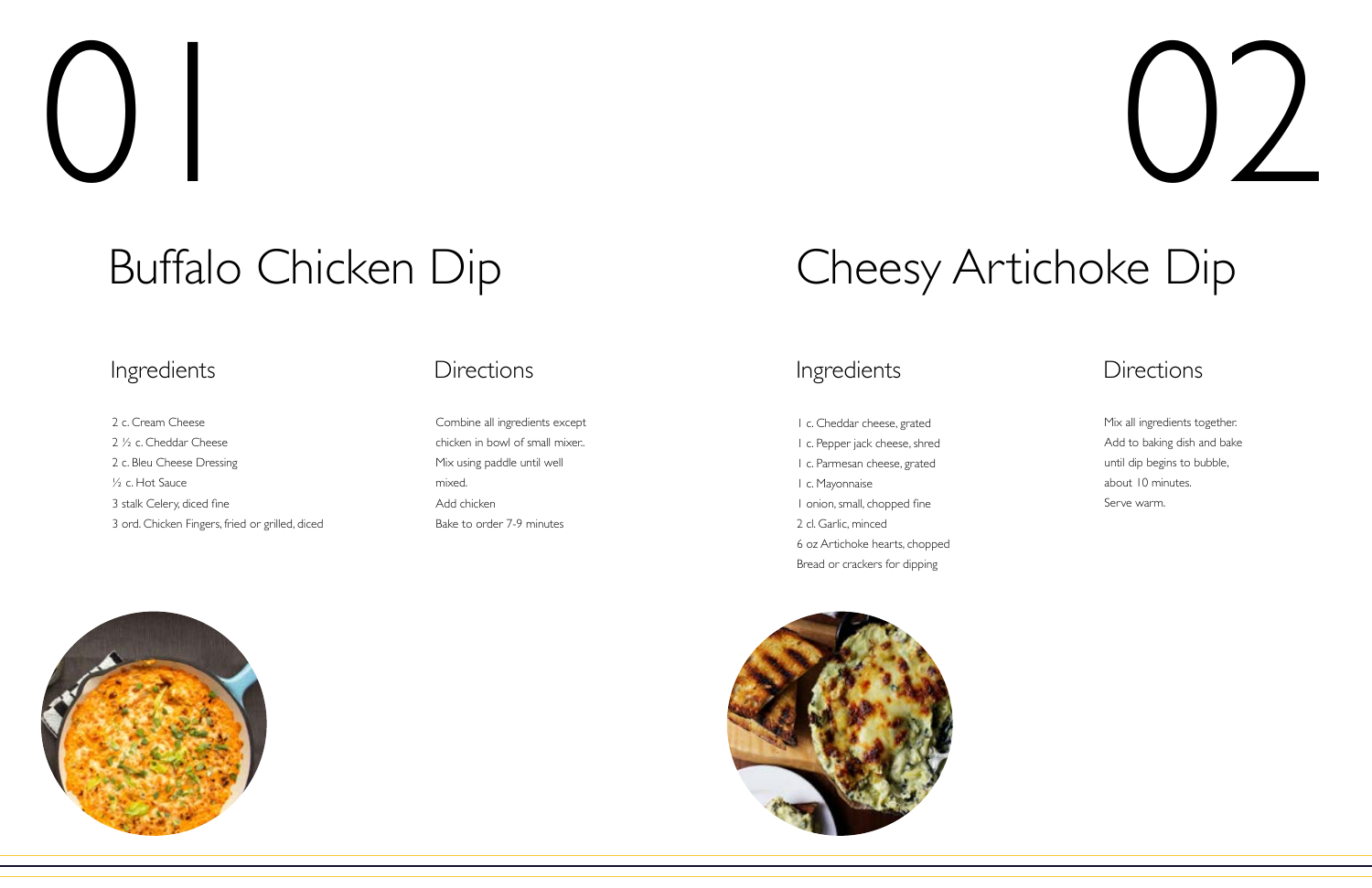03

## BVT Pasta Dough

### Ingredients Directions

1 c. Flour 1 ea. Egg 1 pnch. Salt 2 oz. Water



On clean work surface, combine flour and salt. Make a well in the center of the flour and add egg and 1 oz water. With fingers or a fork, slowly work flour from inside edge of well into liquid until firm dough forms. -OR-

Combine ingredients in small mixing bowl and mix until firm dough forms.

Roll through pasta maker as directed.

# Breads/Doughs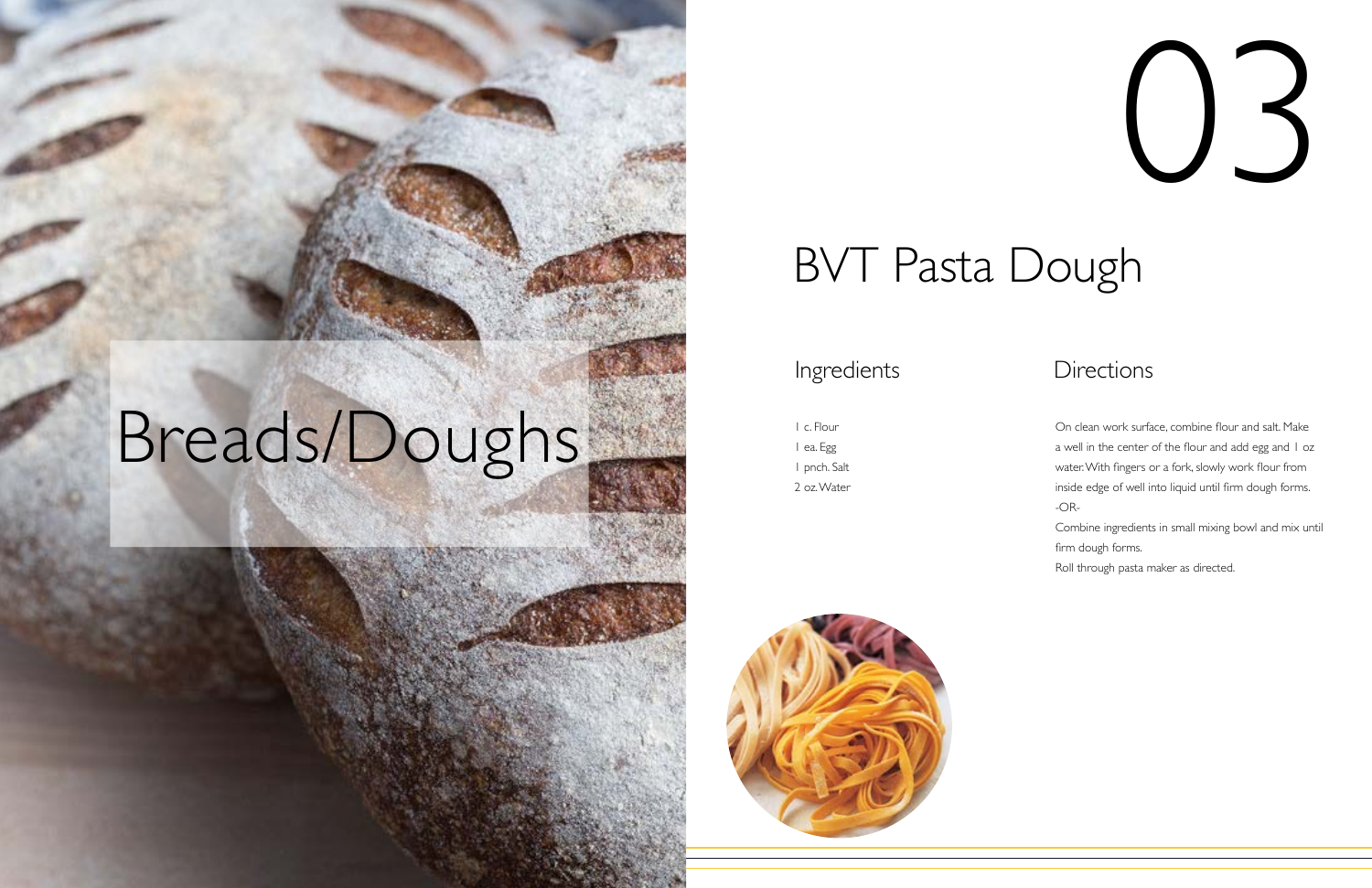½ oz. Active dry yeast 5 ¼ c. Water (110 degrees) 54 oz. Bread flour 6 oz. Whole wheat flour 1 ¼ oz. Salt ¾ c. EVOO



# 04

## BVT Pizza Dough

### Ingredients Directions

Activate yeast in warm water in mixer bowl and let sit five minutes Add remaining ingredients and mix on speed 3 for seven minutes with dough hook.

Portion into 5, 21 oz. balls, lightly coat with olive oil and let rest for 15 minutes before shaping and baking.



Lightly coat dough with olive oil and place on a sheet pan in the proof box for one hour.

# Desserts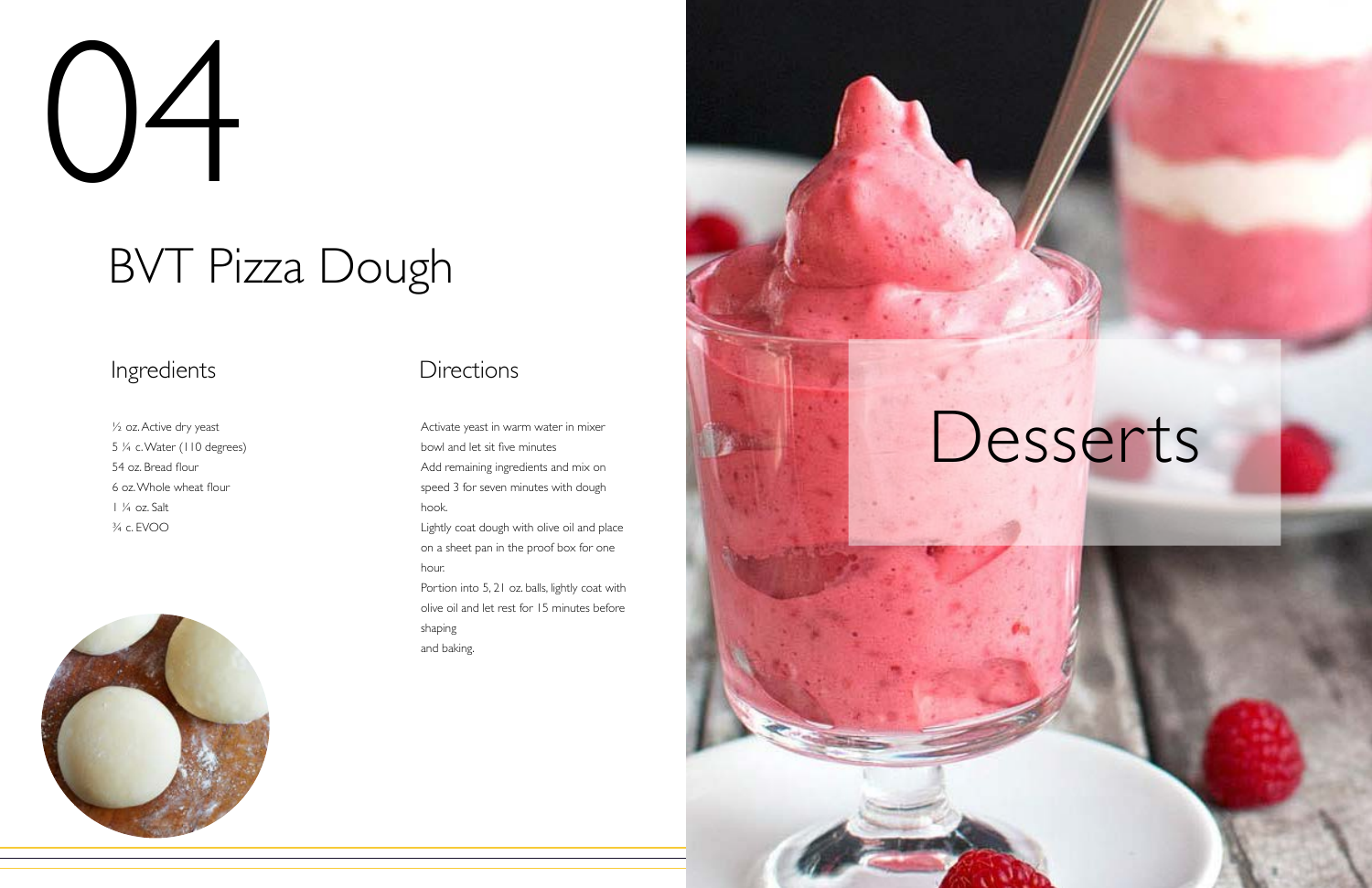## Cake Doughnuts

### Ingredients Directions

2 ea. Egg 1 c. Sugar 1 c. Milk 4 T. Melted shortening 4 c. Flour 4T Baking powder pnch. Cinnamon Pnch Nutmeg Pnch Salt (not Kosher)



 $\bigcup$ 

In bowl of mixer, combine egg, sugar and shortening. Add remaining ingredients and mix until smooth.

Allow to rest in refrigerator for 30 minutes. On lightly floured surface, roll dough to about ½" thick. Cut into desired shape and fry at 350 degrees until lightly brown on both sides and not doughy in center. Glaze and serve.

1 ½ c. Granulated sugar 1 ½ c. Brown sugar 1 ½ c. Flour (AP or bread) 1 ½ c. Oats ¾ lb. Margarine, cold, cut into ½ inch chunks 2 t. Cinnamon ½ t. Baking powder ½ t. salt



# $0.5$

## Apple Crisp Topping

## Ingredients Directions

Combine dry ingredients in kitchenaid mixer with paddle attachment Slowly add butter to running mixer until all is added and it is a coarse consistency. Makes ½ hotel pan.